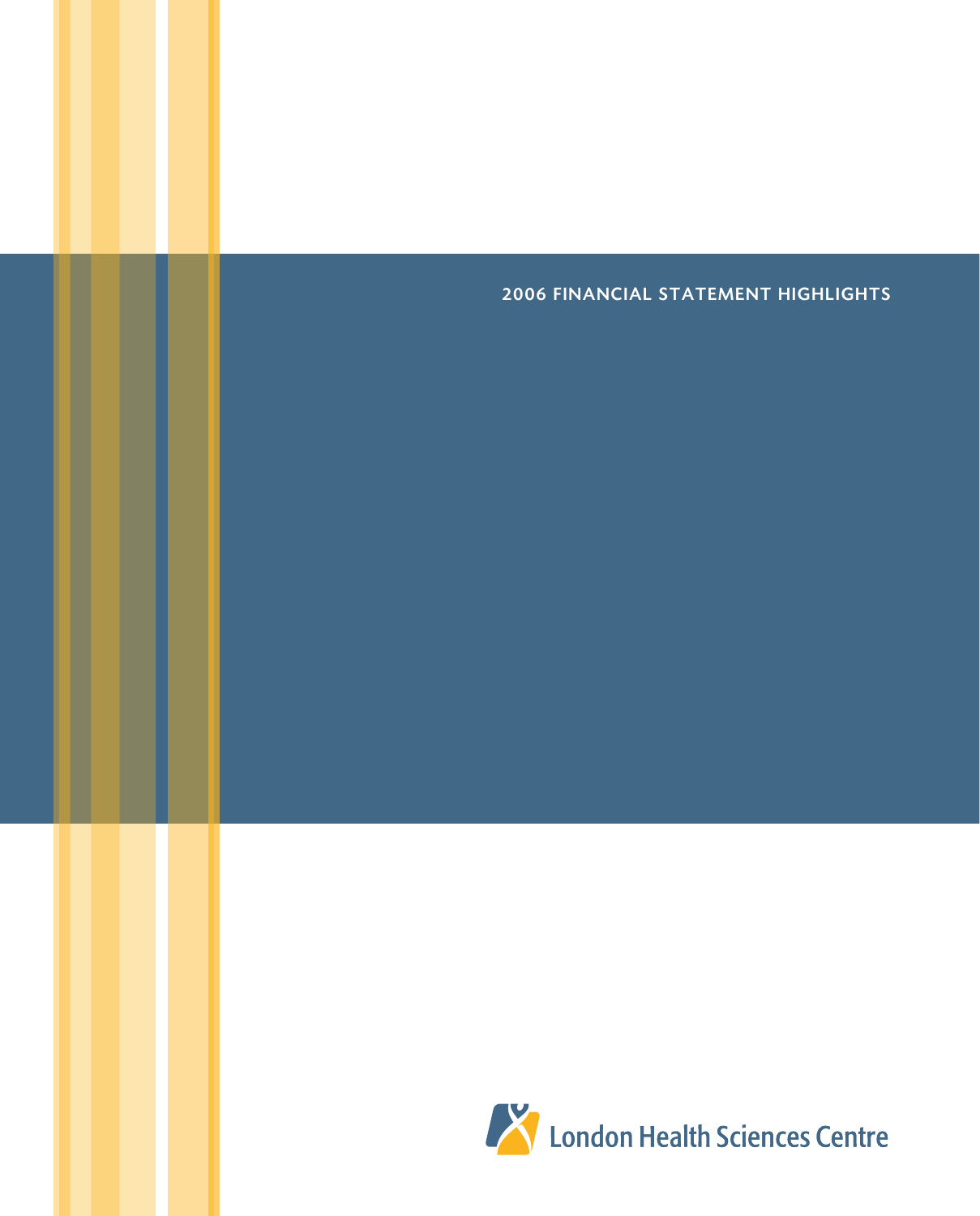## 2006 FINANCIAL STATEMENT HIGHLIGHTS

| <b>STATEMENT OF FINANCIAL POSITION</b>                       |           | [in thousands]<br>2005 |
|--------------------------------------------------------------|-----------|------------------------|
| March 31, 2006, with comparative figures for March 31, 2005. | 2006      |                        |
|                                                              | S         | \$                     |
| <b>Assets</b>                                                |           |                        |
| Current assets                                               | 84.906    | 52.627                 |
| Investments                                                  | 2,903     | 3.180                  |
| Capital assets                                               | 609,603   | 560.760                |
|                                                              | 697,412   | 616.567                |
| <b>Liabilities, Deferred Contributions and Net Assets</b>    |           |                        |
| Current liabilities                                          | 252,169   | 213.824                |
| Long-term liabilities and deferred contributions             | 412,450   | 365.468                |
| Capital lease obligations                                    | 2.197     | 3.034                  |
| Net assets                                                   |           |                        |
| Invested in capital assets                                   | 154,801   | 127.368                |
| Unrestricted                                                 | (124,205) | (93, 127)              |
|                                                              | 697,412   | 616.567                |

LHSC's working capital ratio of 0.34:1 is a signal of liquidity challenges in the organization. Over the past year, the hospital's financial position stabilized somewhat with a combination of one-time and base funding adjustments at year end. These adjustments, however, do not address the hospital's future cash needs as it continues to rely on provincial support in the form of cash advances and bank financing.

| <b>STATEMENT OF CASH FLOWS</b>                               | [in thousands] |            |
|--------------------------------------------------------------|----------------|------------|
| March 31, 2006, with comparative figures for March 31, 2005. | 2006           | 2005<br>\$ |
| Cash provided by (used for)                                  |                |            |
| Operating activities                                         | 19,176         | 4.297      |
| Financing activities                                         | 105,215        | 114.135    |
| Investing activities                                         | (99, 065)      | (115,823)  |
| Net increase in cash                                         | 25.326         | 2.609      |
| Bank indebtedness, beginning of year                         | (2,612)        | (5,221)    |
| Cash (bank indebtedness), end of year                        | 22,714         | 2,612      |

Total net cash increased by \$25.3 million in 2005/06. The hospital invested \$99.1 million this year, financed by a combination of capital grants from the Ministry of Health and Long-Term Care, the two hospital foundations (London Health Sciences Foundation and Children's Health Foundation), agencies and debt. Cash provided by operating activities is partially related to the year-end funding adjustments mentioned above, resulting in a balance of \$22.7 million in cash on March 31, 2006.

| <b>STATEMENT OF OPERATIONS</b>                               |           | [in thousands]<br>2005 |
|--------------------------------------------------------------|-----------|------------------------|
| March 31, 2006, with comparative figures for March 31, 2005. | 2006      |                        |
|                                                              |           |                        |
| <b>Revenues</b>                                              |           |                        |
| Ministry of Health and Long-Term Care                        | 635,326   | 566.674                |
| Other                                                        | 133,853   | 115.958                |
|                                                              | 769,179   | 682.632                |
| <b>Expenses</b>                                              |           |                        |
| Salaries and benefits                                        | 495,466   | 455.268                |
| Other                                                        | 277,356   | 244.807                |
|                                                              | 772,822   | 700.075                |
| Excess of expenses over revenues before under-noted items    | (3,643)   | (17.443)               |
| Net restructuring funding (costs)                            | (11, 627) | $\overline{14}$        |
| Ministry of Health and Long-Term Care One-Time Funding       | 11,625    |                        |
| Net loss for the year                                        | (3,645)   | 17.4291                |

Operating cost pressures attributable to wage increases through collective agreements; general inflationary cost increases in medical/surgical supplies, drugs and utilities; and the growth in demand for our services continued to drive overall hospital expenditures. The hospital's year end deficit of \$3.6 million represents less than 1% of total revenues, but would not have been possible without last-minute funding of approximately \$25 million at year end. The year-over-year expense growth in 2005/06 represents the operating cost pressures mentioned above, plus the effect of the transfer of clinical programs from St. Joseph's Health Care, London, to LHSC during the year.

*The audited financial statements of LHSC are available by calling Ann Rowe at 519 685-8500, ext. 58465 or Cathy Brooks, ext. 65721.*